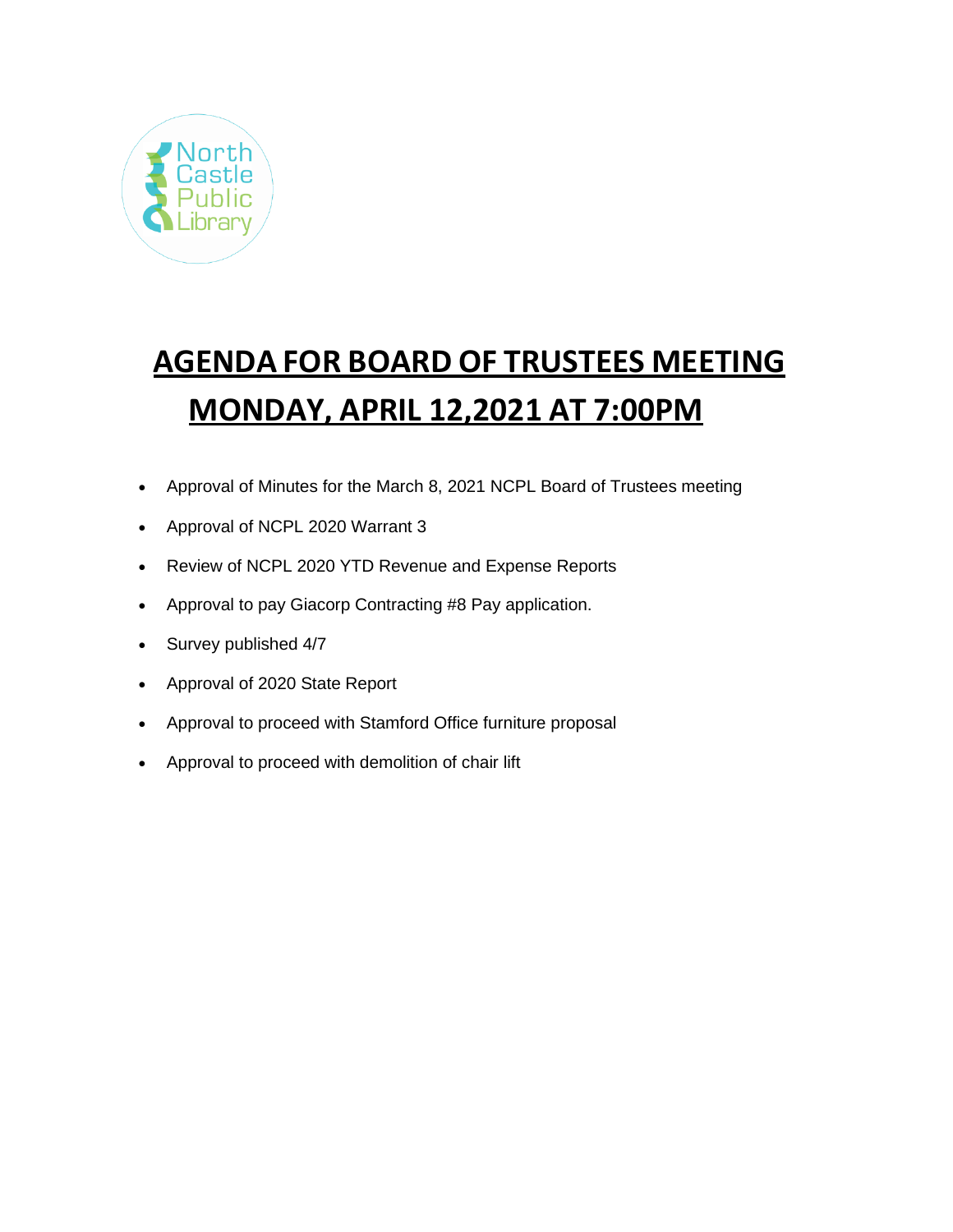## **North Castle Public Library**

## **Library Board of Trustees Minutes – April 12, 2021**

This meeting was a Zoom meeting due to COVID-19 restrictions. It was recorded and a transcript will be available.

Scott Stopnik called meeting to order at: 7:07pm

### **In Attendance:**

**Trustees:** Diane Borgia, Jeanne Lapsker, Stephanie Paul, Scott Stopnik, Kim Longo, Brian Harp, Farva Jafri

**Library:** Edie Martimucci, Susan Grieco **Friends:** Barbara Vircillo

**Town:** Saleem Hussain

#### **Key Votes/Review**:

- Welcome to the new board members Brian Harp, Farva Jafri
- **Approval of Minutes for the March 8th, NCPL Board of Trustees meeting** (attached). Thank you, Diane!
	- o Motioned: Diane
	- o Seconded: Stephanie
	- o All approved: yes
- **Approval of NCPL 2021 Warrant 3** (AP GL Reports are attached). Total expenses included in Warrant 3 are \$45,450.89 of which the Friends are paying \$5,341.04. Thank you to the Friends for their continuing support! Stephanie Paul has reviewed all invoices in the warrant and supports their approval. Thanks to Abbas Sura and Patrick Ricci for their financial support of NCPL!
	- o Motioned: Stephanie
	- o Seconded: Kim
	- o All approved: yes
- **Review of NCPL 2020 YTD Revenue and Expense Reports** (attached in two formats through March 31, 2021) – We are behind in some payments. It may be a direct deposit or electronic transfer issue because they payments were made but the vendor says payment was not received. These glitches are being researched.
- **Survey posted**

**4/7/21:** [http://survey.constantcontact.com/survey/a07ehgv0po0kirm5dlx/\\_tmp/questions](http://survey.constantcontact.com/survey/a07ehgv0po0kirm5dlx/_tmp/questions) l Final survey was reviewed by the Town Board and suggestions incorporated into the above Link; Postcards can be created and sent out directing the "resident" to our webpage

 $\circ$  Diane, Stephanie and Saleem have similar issues with the link to the survey indicating that the survey was already completed. Edie has referred this to Virginia to research. There is a support contract with Constant Contact. We need the number of hits to the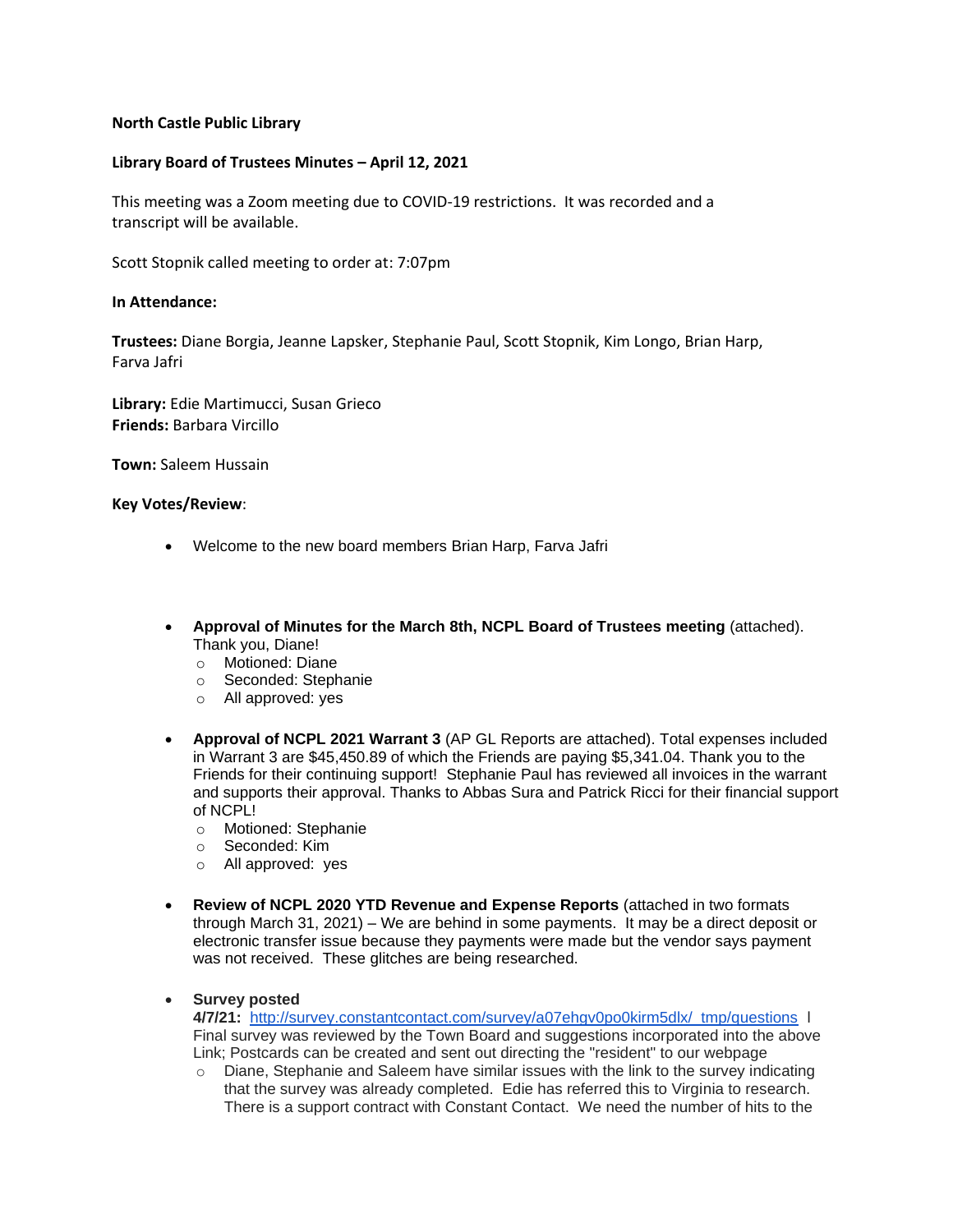URL – attempts to fill out the survey and how many failures. Well over 100 successful responses received since 4/7. Need to shut the survey down and resubmit an email blast after this is resolved. You can indicate that there is a technical issue that needed to be resolved.

- $\circ$  The postcard will be sent via bulk mail Allison will help with the mailer. We can also use the school lists to ensure more potential library patrons are contacted.
- $\circ$  Suggestions use this as a way to introduce residents to the library as this may be the first touch point - open for business, don't add to much, help us be better – provide feedback, include NWP branch address, and send to Valhalla schools residents too. Add a QR code to direct respondants to the survey. We can have a Spanish version of the survey. Indicate this in a sentence in Spanish on the postcard. Also indicate that you can get a paper copy of the survey at the library. There was a suggestion to add a category to the response. Over 64 comments have been in the text.
- **Approval of Pay Application #8 to Giacorp**: Total \$11,162.50 This payment to Giacorp is to be applied to the Grant [0386 -18 -7252](https://eservices.nysed.gov/ldgrants/constructionForms.do?i=checklist&grantid=7232&m=cn) .With this payment I can proceed to close the grant and submit for final payment from the state. This is the final stage of the Children's room, YA room and café. The final payment will be approved by the Town Board Wednesday.
	- o Motioned: Scott
	- o Seconded: Diane
	- o All approved: yes

Work in progress and ahead of schedule in North White Plains on the bathrooms and other work. May need to close one Saturday for some of the work. The NWP update should be given to the town on Wednesday. Saleem will provide update if some one is sends the details to him.

- **Approval of 2020 State Report:** document attached. The information on the report was the culmination of all the monthly reports. Page 6 – what are the unusual circumstances that it refers to? This was a standard answer regarding Covid. Edie will send the annotations.
	- $\circ$  For items disaster recovery, whistle blower, sexual harassment these were answered N. Other than the disaster recovery, the other policies are covered by the town policies. Disaster recovery should have documentation, though this is also covered because the files are virtual or held through the town. This report will be updated again next year. Edie will also send the spreadsheet. Scott's last name is not spelled correctly, the trustee's positions do not print properly.
	- o Motioned: Scott motioned with the edits discussed
	- o Seconded: Jeanne
	- o All approved: yes
- **Approval of:** Stamford Office Furniture proposal for \$29,408.30 to rework tech office and kitchenette. Proposal and plans attached. This is under grant 0386 -21 -9035 . This grant expires in 2023. The office furniture is under state grant which provides the best price.
	- o Motioned: Jeanne
	- o Seconded: Brian
	- o All approved: yes
- **Approval of:** EMC to demolish the chair lift: \$2,985 attached are three quotes that show EMC is lowest bidder. Elevator is on the way so there is no need for this. Also the chair lift is no longer under support.
	- o Motioned: Jeanne
	- o Seconded: Farva